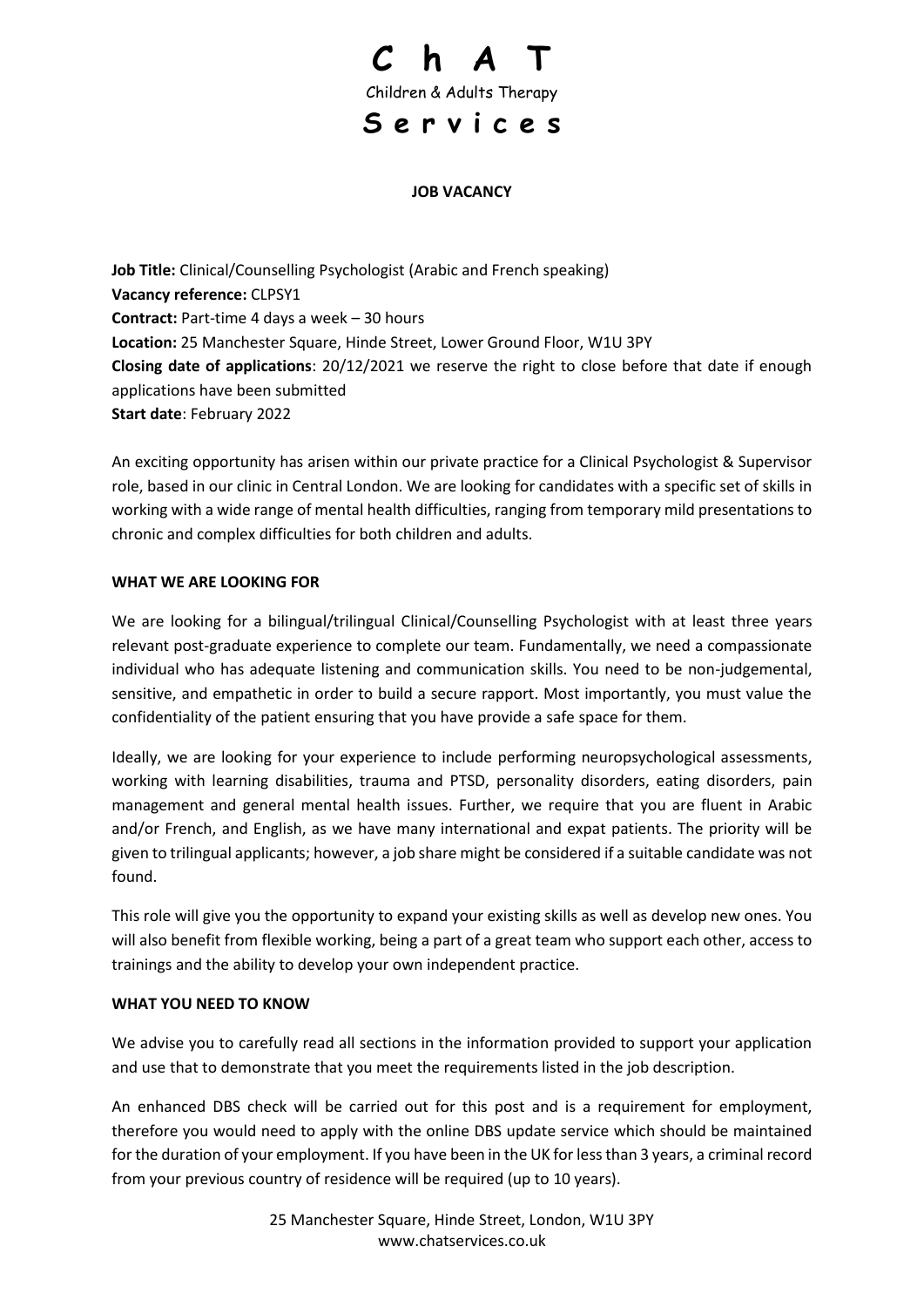Children & Adults Therapy

## **S e r v i c e s**

The personal information you provide us will be treated in the highest degree of confidence in accordance with GDPR regulations.

#### **JOB DESCRIPTION AND PERSON SPECIFICATION**

#### **ABOUT CHILDREN & ADULTS THERAPY SERVICES – ChAT SERVICES**

#### **Our values**

Essentially, at ChAT Services we are dedicated to assisting individuals in achieving their optimal mental wellbeing. Thus, all our practitioners demonstrate the following therapy philosophies

- Positivity
- Motivation
- Optimising Achievability
- Duty of care
- Patient need and care as a priority

#### **Our Client Promise**

Our promise stems from Carl Jung's attitude. Accordingly, we promise to provide all clients with a safe space where they feel comfortable to discuss their issues. Most importantly, we promise to not judge and to meet all predicaments with genuine compassion and understanding in attempt to provide each client with support along their individual recovery journey.

#### **Our Principles**

### **C** -Communication

Communication is one of the most effective ways an individual can express themselves and get to know someone. Genuine communication has been consistently found to have a linear relationship with increasing successful patient outcome. Thus, we consider communication as essential for building and sustaining a good rapport between clients and patients but also between staff members.

### **H** -Help

At the heart of our philosophy lays our devotion to helping the patient. It is important that our team actually help their patients and see progress in their wellbeing over time. For this reason, we ask all our employees to know and understand what help the patient wants and to create a formulation in accordance with their needs.

### **A** -Attitude

One of the central qualities we take pride in is our team's attitudes. All of our members hold a positive attitude towards their clients' presentations. It is crucial that regardless of how large they feel that the problems they are facing are, they are met with understanding, empathy, optimism and containment.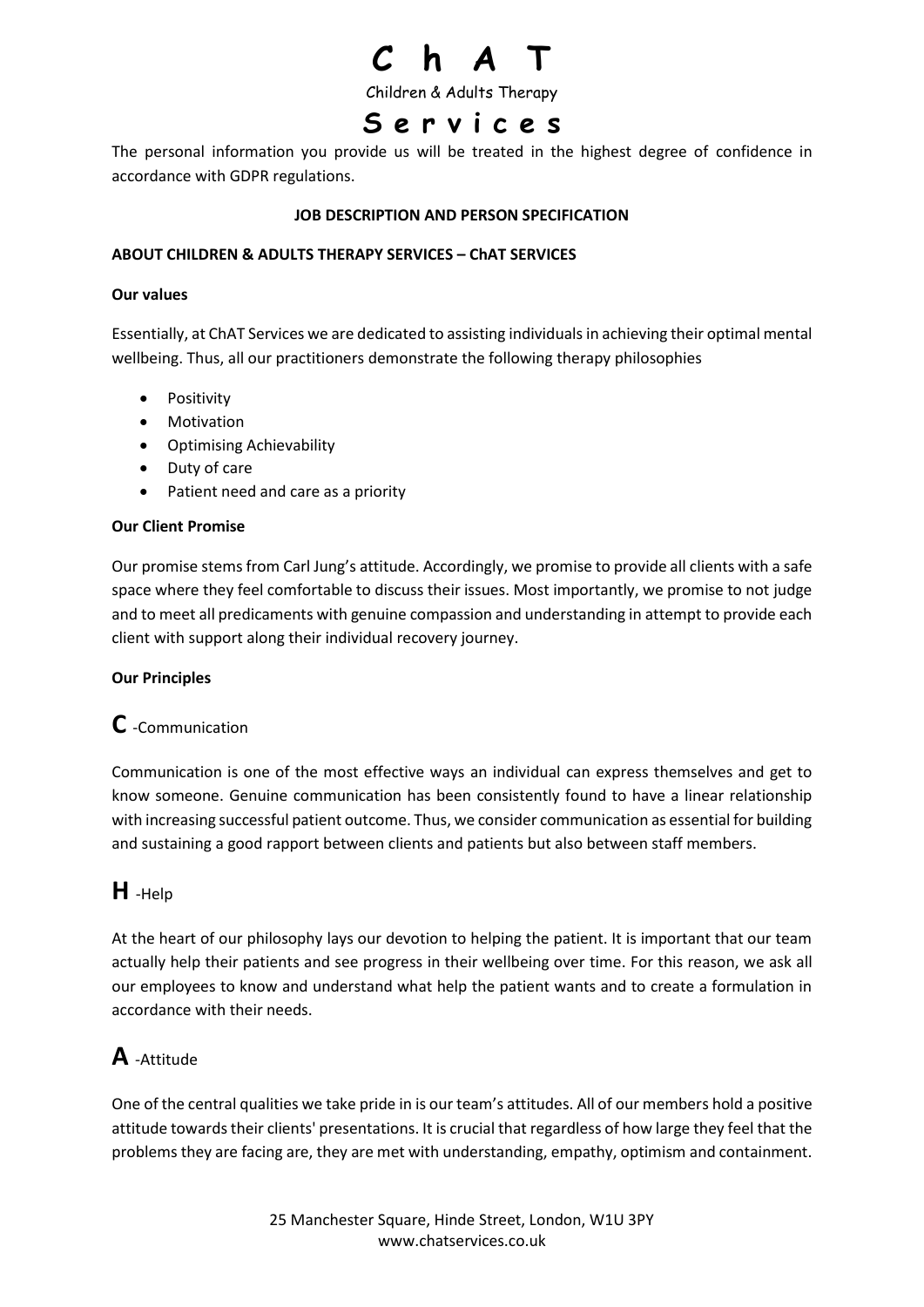

### **T** -Trust

The foundations of any relationship are built upon trust. In this case, it is vital that the client is aware that what is said in their session is confidential and will not be judged (within the limits of safeguarding)

#### **Key relationships**

**Responds to:** The ChAT Services' Director who acts as the main line manager for this role.

**Responsible for:** Trainee psychotherapists/counsellors/psychologists and assistant psychologists

**Liaises with:** The practice director and external agencies

#### **Key Responsibilities**

- To undertake appropriate neuropsychological assessments for children and adults to the highest professional standard whilst simultaneously interpreting the findings and adequately explaining the conclusions to the patient *(and/or respective caregiver).*
- To apply your expertise and abilities into formulating effective intervention strategies for patients with different presentations.
- To conduct satisfactory therapy sessions for children and adult clients. These can be individual sessions or group sessions (such as family, relationship, or parent-child relations).
- To be able to work with a wide range of presentations and integrate a multi-dimensional approach depending on the patient's need.
- To have training and experience in a form of body psychotherapy approach such as psychoorganic analysis, biodynamic psychotherapy or any other relevant recognised training or CPD course in the UK or Europe.
- To be able to perform trauma work using a variety of techniques.
- To communicate suitably with external agencies, such as general practitioners (GP) and healthcare insurers as well as other healthcare professionals such as psychiatrists, providing them with appropriate information and client advice.
- To offer clinical supervision and expert advice for trainee therapists on a weekly basis, ensuring that you provide them with applicable assistance and guidance where required. This includes therapeutic skills, challenges, and ethical concerns.

25 Manchester Square, Hinde Street, London, W1U 3PY [www.chatservices.co.uk](http://www.chatservices.co.uk/)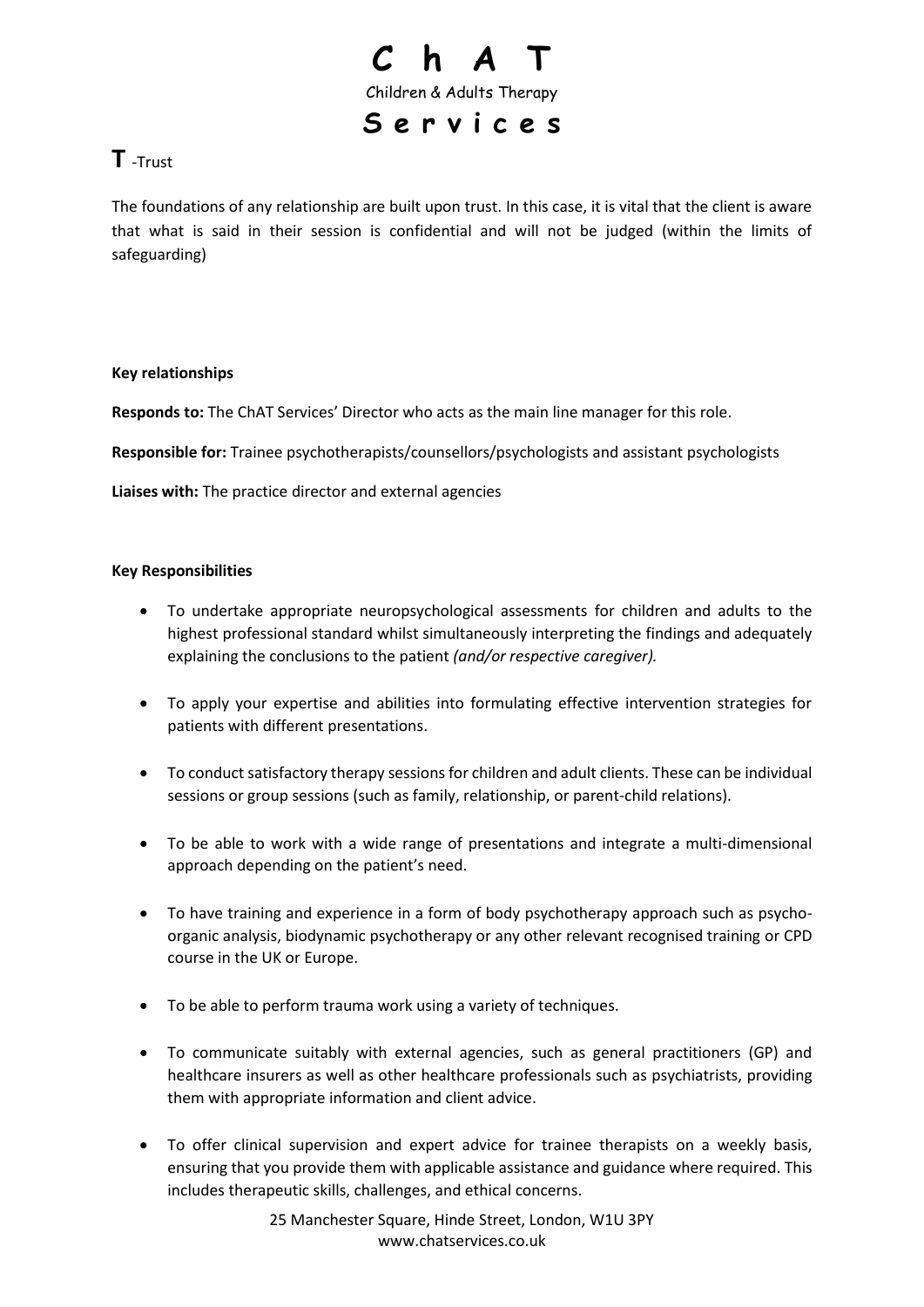

- To attend and contribute in delivering training. This includes attending and conducting CPD, partaking in weekly clinical supervision skills (for yourself), joining peer supervision, and undertaking reflective practice.
- To be able to communicate efficiently in Arabic and/or French verbal and written communication.

#### **Thorough Explanation of your Duties**

- **1. Clinical Duties**
- Fundamentally you are required to conduct appropriate psychological assessments. These are expected to be performed to a high standard, in a systematic methodological way using clinical interviews standardized psychometric tests, questionnaires or other relevant methods.
- Upon completion of a psychological assessment, you are expected to thoroughly translate the findings into a diagnosis and/or formulation and write up an extensive written psychological report accordingly. The report must include your formulation, conclusions and treatment plan. You must be able to adequately relay the information to the client and any other relevant professional (such as a parent or psychiatrist).
- Following this initial stage, a suitable intervention plan should be formulated. We expect that this is derived from your knowledge of concurrent theoretical frameworks and/or explanatory models.
- We place a great emphasis on adopting an attitude which respects and values the patient (and their family/ carer/ partner) at all times reflecting our practice's core values.
- The ability to adopt an integrative approach to therapy is important. We acknowledge that there are many useful therapeutic methods. However, we strongly believe that using one approach alone is too systematic and rigid and normally does not fit our patient's needs.
- You are expected to maintain a professional and ethical therapeutic relationship at all times with our service users where you deliver superior and independent clinical services.
- You will be working with a wide variety of presentations which may require different types of interventions such as individual therapy sessions, family sessions group therapy sessions, Thus, you should use your knowledge and skills to adapt to each scenario and provide the appropriate interventions for different contexts.
- Since you will be also working with children, you would need to have experience and training in different child psychotherapy approaches such as CBT, sand play, play therapy, role play etc.

#### **2. Management Duties**

- Delivering weekly supervision to trainee therapists. This means that you are expected to ensure that they are provided with assistance regarding any ethical, practical and emotional concerns.
- Managing and keeping records of your own caseload.
- Performing initial screening and assessment calls for our trainee placement program.

25 Manchester Square, Hinde Street, London, W1U 3PY [www.chatservices.co.uk](http://www.chatservices.co.uk/)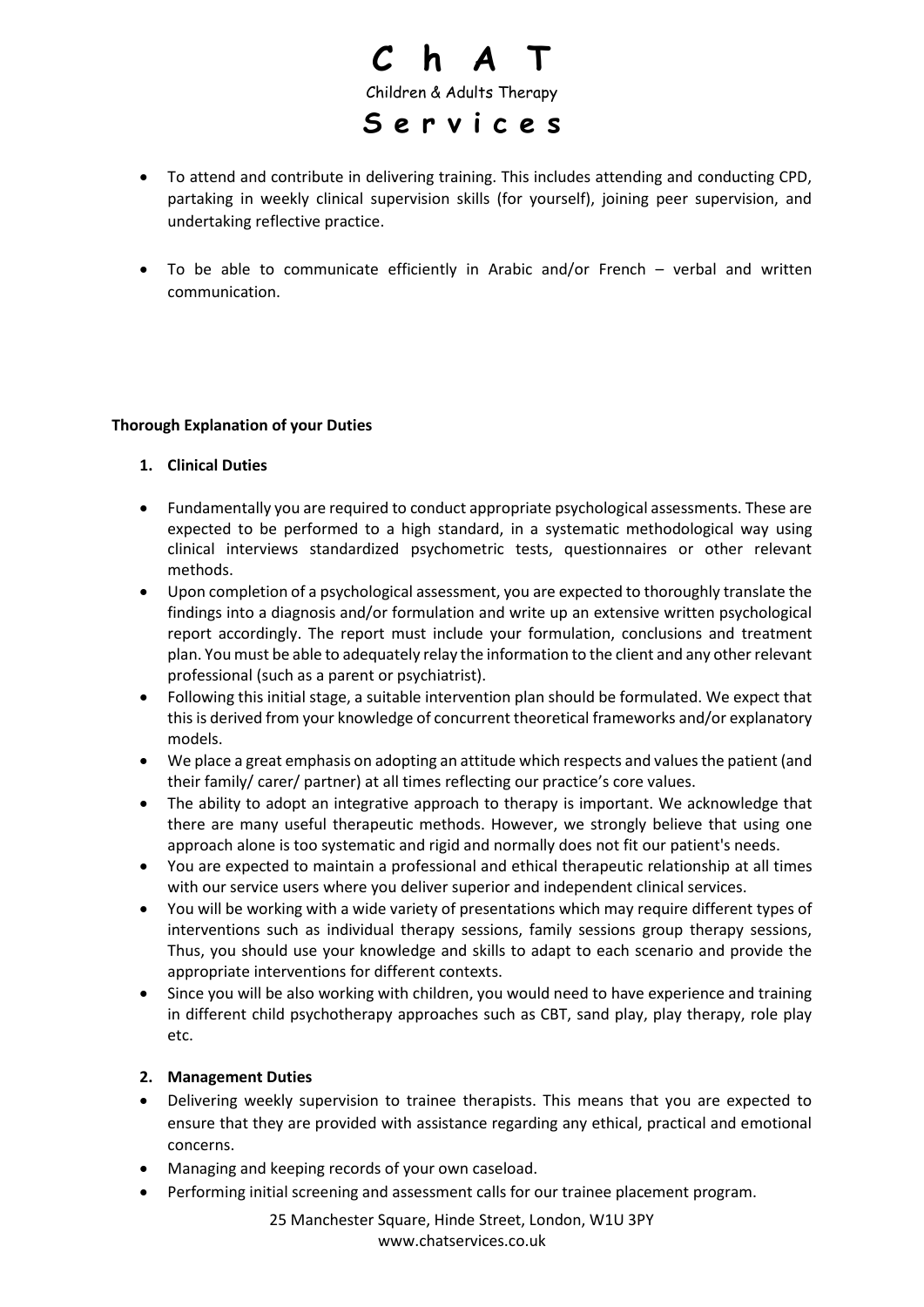

Children & Adults Therapy

### **S e r v i c e s**

- Liaising with the student's training organisation and performing the required feedbacks and assessments related to their placement course.
- Attending regular psychological therapies meetings as required.

#### **3. Service Improvement**

- We are dedicated to constantly improving. Accordingly, we ask that you attend regular meetings where you can give any input on the development of high quality, patient centred care, evidence-based treatments and psychologically informed interventions
- To participate in project groups aimed at exploring and developing our procedures and policies.
- To partake in weekly reflective practice to ensure that you are continuously developing your personal skills.

#### **4. Training and staff development**

- Undertake professional supervision with an external clinical supervisor of your choice funded by the practice. This is done weekly to ensure that you are constantly receiving support and also focusing on your own mental health.
- Partake in peer supervision. This is a mutually beneficial way of providing assistance whilst also maintaining good staff relations and development
- Attend our Continuing Professional Development (CPD) as this will aid in strengthening your individual skills whilst helping you to build and maintain new skills.
- Contribute to training and assisting trainees on clinical placement.

#### **5. IT skills**

- To be able to use different types of devices as well as communication platforms for remote therapy sessions.
- To access information through internet searches using scientific data basis.
- To have the ability to use windows programs: word/ power point/ excel efficiently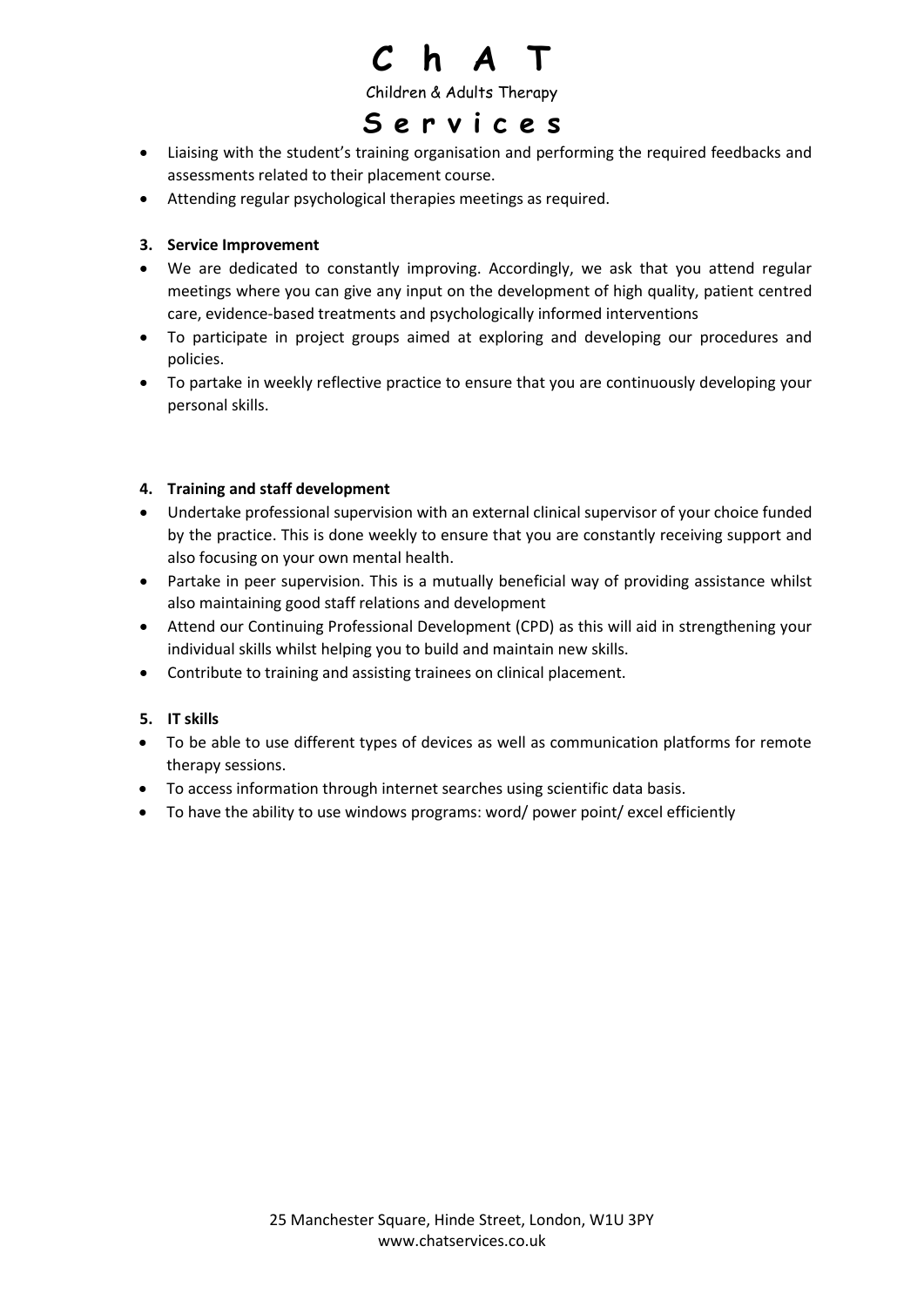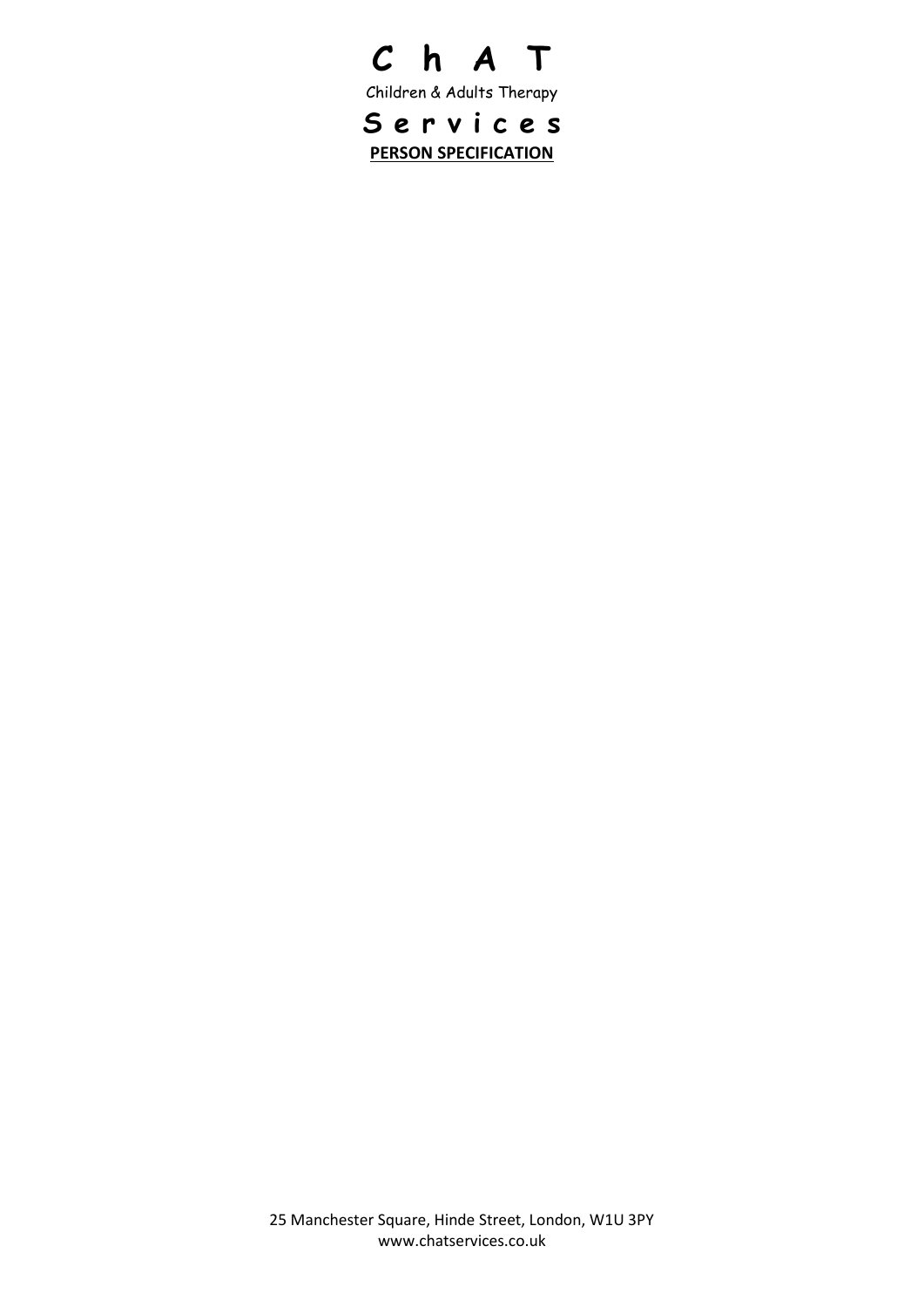Children & Adults Therapy

## **S e r v i c e s**

|                                                        | <b>ESSENTIAL</b>                                                                                                                                                                                                                                  | <b>DESIRABLE</b>                                                                                                                                                            | <b>METHOD</b><br><b>OF</b>                                  |
|--------------------------------------------------------|---------------------------------------------------------------------------------------------------------------------------------------------------------------------------------------------------------------------------------------------------|-----------------------------------------------------------------------------------------------------------------------------------------------------------------------------|-------------------------------------------------------------|
|                                                        |                                                                                                                                                                                                                                                   |                                                                                                                                                                             | <b>TESTING</b>                                              |
| <b>TRAINING</b><br><b>AND</b><br><b>QUALIFICATIONS</b> | Doctorate<br>(or<br>$\bullet$<br>equivalent level) in<br>Clinical/Counselling<br>Psychology<br>Member<br>of<br>the<br><b>British</b><br>Psychological<br>Society (BPS),                                                                           | Attended<br>$\bullet$<br>courses in risk<br>management<br>and<br>safeguarding<br><b>Training</b><br>with<br>$\bullet$<br>mindfulness<br>techniques                          | <b>CV</b><br>$\bullet$<br>Application<br>form<br>References |
|                                                        | Registration<br>with<br>the Health and Care<br>Professionals<br>Council (HCPC) as a<br>Practitioner<br>Psychologist,<br>Proof of ongoing<br>work<br>within<br>the<br>domain of clinical<br>psychology<br>Trained with both<br>children and adults | Experience<br>in<br>delivering<br>training<br>to<br>psychology<br>professionals<br>and<br>non-<br>professional<br>groups<br>Experience<br>in<br>conducting<br>group therapy |                                                             |
|                                                        | therapeutic<br>in<br>a<br>environment<br>Training with pain<br>management<br>strategies<br>Trained<br>and                                                                                                                                         |                                                                                                                                                                             |                                                             |
|                                                        | qualified<br>in<br>supervising trainee<br>therapists<br>Training in a body<br>psychotherapy<br>approach<br>Training/experience<br>in trauma work                                                                                                  |                                                                                                                                                                             |                                                             |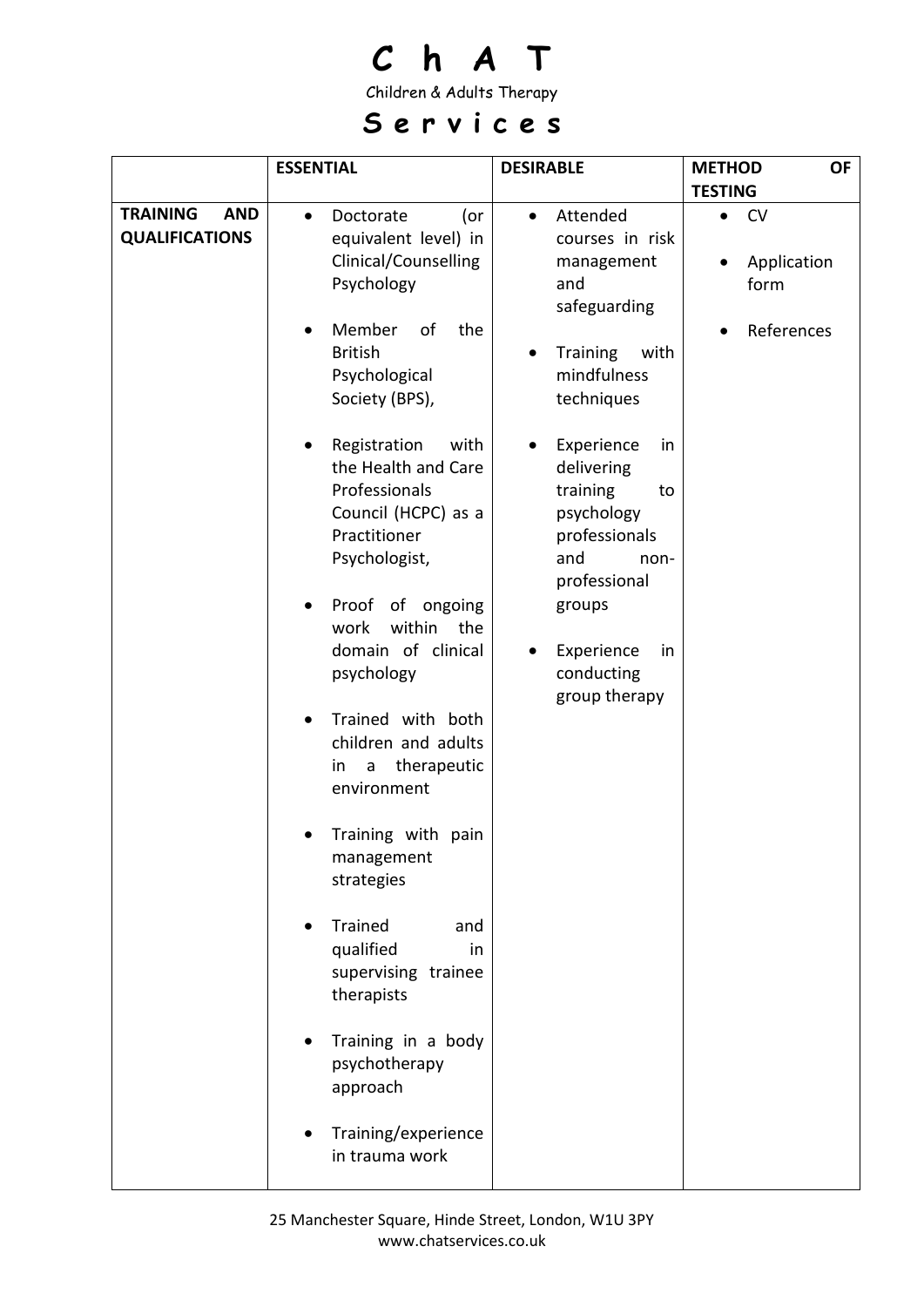Children & Adults Therapy

## **S e r v i c e s**

| <b>EXPERIENCE</b>                     | Must have at least<br>$\bullet$<br>of<br>three<br>years<br>postgraduate<br>experience<br>within<br>domain<br>the<br>of<br>clinical psychology<br>(includes a range of<br>care settings)<br>Experience includes<br>conducting<br>neuropsychological<br>assessments<br>to<br>generate<br>the<br>appropriate<br>formulation<br>and<br>respective<br>intervention.<br>Additional<br>experience working<br>with<br>people who<br>have<br>learning<br>disabilities<br>and<br>complex<br>presentations.<br>Experience<br>in<br>supervising trainees | Experience<br>$\bullet$<br>with addictions<br>Experience<br>working<br>in<br>group<br>and<br>family therapy<br>settings.                                                                  | <b>CV</b><br>$\bullet$<br>Application<br>Form<br>References<br>Interview |
|---------------------------------------|----------------------------------------------------------------------------------------------------------------------------------------------------------------------------------------------------------------------------------------------------------------------------------------------------------------------------------------------------------------------------------------------------------------------------------------------------------------------------------------------------------------------------------------------|-------------------------------------------------------------------------------------------------------------------------------------------------------------------------------------------|--------------------------------------------------------------------------|
| <b>KNOWLEDGE</b><br><b>AND SKILLS</b> | Ability<br>to<br>communicate<br>fluently, conducting<br>psychological<br>assessments<br>and<br>therapies in English,<br>French,<br>and/or<br>Arabic<br>adequate<br>Have<br>skills<br>in<br>writing<br>English,<br>French<br>and/or<br>Arabic<br>to                                                                                                                                                                                                                                                                                           | Stay<br>present<br>with<br>new<br>psychological<br>interventions<br>Knowledge<br>of<br>the<br>broad<br>of<br>range<br>psychological<br>presentations<br>how<br>and<br>to<br>cater to them | <b>CV</b><br>References<br>Application<br>Written test                   |